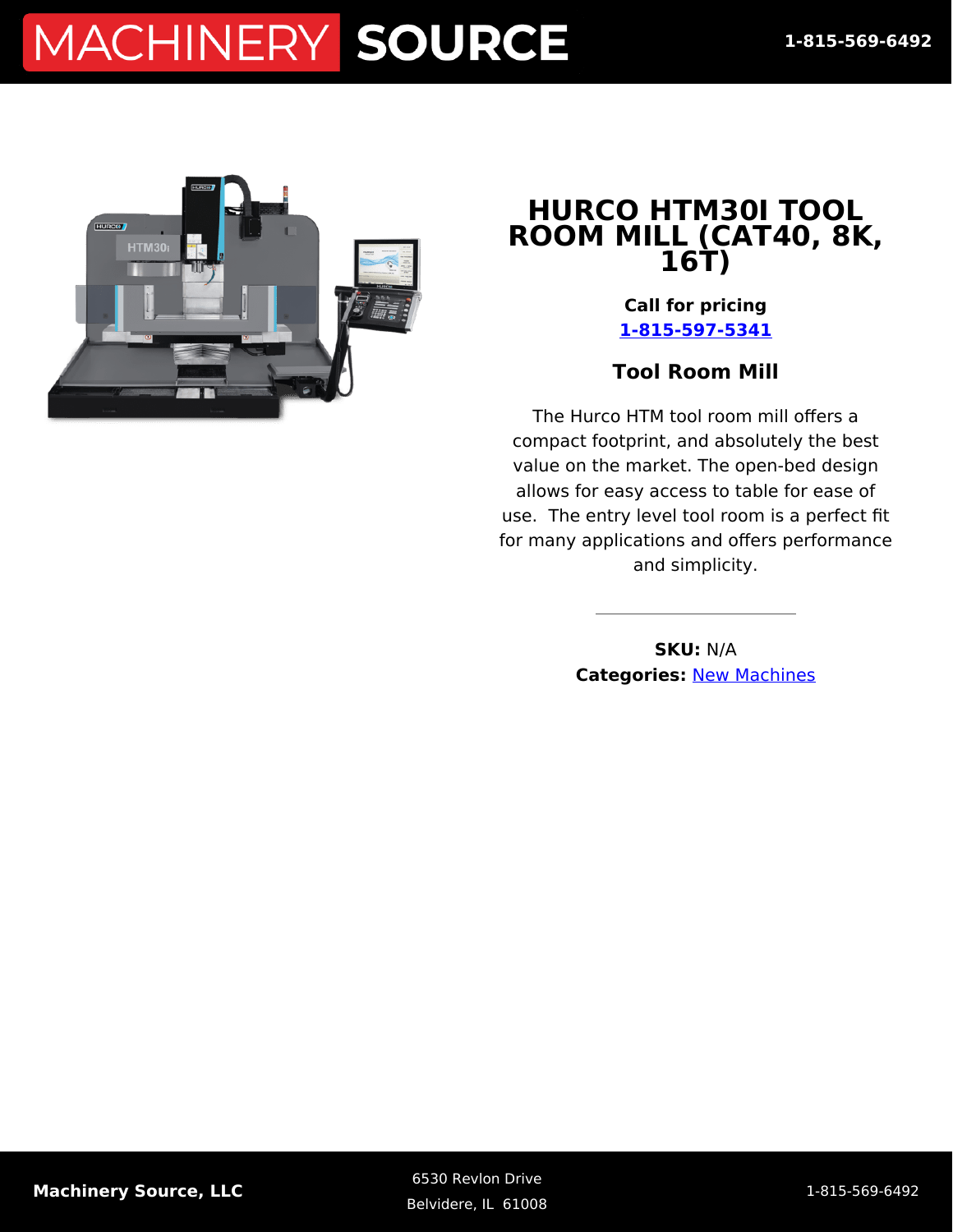## MACHINERY SOURCE

### **ADDITIONAL INFORMATION**

| X, Y, Z Axis Travel                         | 30 x 16 x 18 in                    |
|---------------------------------------------|------------------------------------|
| <b>Spindle Nose to Table</b>                | 4 in min / 22 in max               |
| <b>Table Size</b>                           | 35.4 x 16.1 in                     |
| <b>Max Weight on Table</b>                  | 992 lbs                            |
| <b>T-Slot Size</b>                          | $0.63$ in                          |
| <b>Peak Spindle Motor</b>                   | 12 hp (9 kW)                       |
| 8k                                          | 42 ft-lbs @ 1,500 rpm              |
| <b>Number of Tools</b>                      | 16                                 |
| <b>Max Tool Diameter</b>                    | $4$ in                             |
| <b>Max Tool Length</b>                      | $11$ in                            |
| <b>Max Tool Weight</b>                      | 10 lbs                             |
| Max Programmable Feedrate 300 inches/minute |                                    |
| Rapid Traverse X, Y, Z Axis                 | 500 in/min, 500 in/min, 300 in/min |
| <b>Machine Height</b>                       | 110 in                             |
| <b>Required Floor Space</b>                 | 142.7 x 137.6 in                   |
| <b>Machine Weight</b>                       | 7,760 lbs                          |
| <b>Voltage Required</b>                     | 230 VAC / 60Hz +/- 5%              |
| <b>Power Rating</b>                         | 14 KVA (42.7 amps)                 |